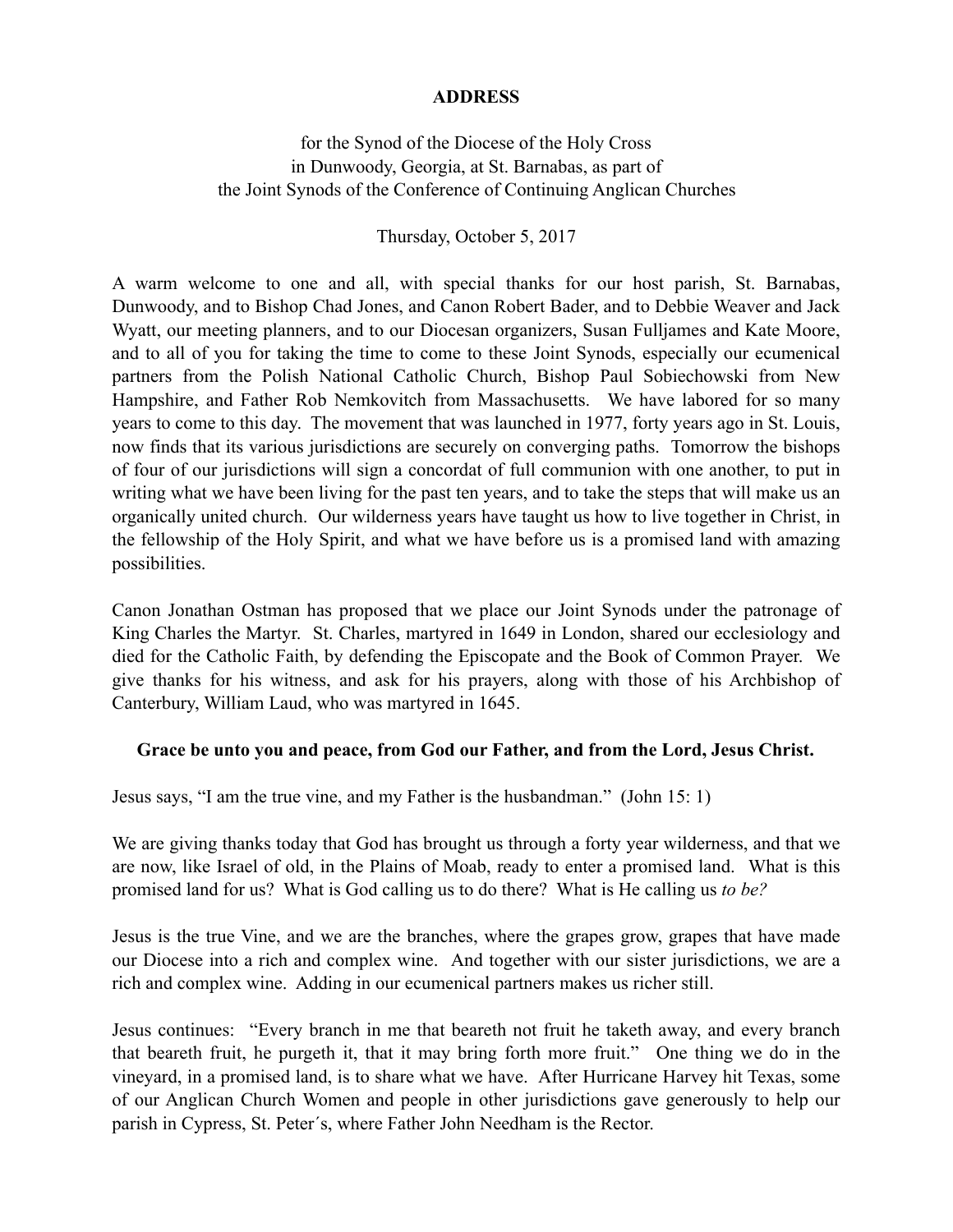Another thing we do in the vineyard, in a promised land, is to grow. We have three new missions on the drawing board, in Adam, New York, with Father Richard Cumming, in Beaufort, South Carolina, with Archdeacon Jay Boccabello, and in Hopeful, Georgia, with Father Jonathan Ulsaker. Our youth work centers in the St. Michael´s Conference in Michigan, and in St. Theodore´s Chapel, at the C. S. Lewis Student Center, in Columbia, South Carolina. We have a seminarian at St. Vladimir´s, Raymond Davison, and a graduate of Asbury, Benjamin Howard. Father Gene Geromel is running a post-ordination training program, which this summer may include a newly ordained priest in England, in the Nordic Catholic Church there.

Our vision in the great re-alignment taking place throughout the Body of Christ is more challenging than a mere return to old denominational or national church identity. Our ecumenical partnerships look more like the conciliarity of the first millennium. We have had many fruitful contacts this past year with the Greek Orthodox. Father Tom Monnat meets regularly with the Orthodox Brotherhood in the Philadelphia metropolis. In September we had a week with Bishop Kyrillos in Debrecen, Hungary. There have been several meetings with the Polish National Catholic Church (the PNCC) in Scranton, Pennsylvania, Norway and the United Kingdom. We are extending our contacts to include the Traditional Anglican Communion in the UK, and the UK branch of the Anglican Catholic Church. This March, the PNCC is inviting us all to Scranton, to gather for a couple of days and set our discussions forward. They have a great gift to offer us all: holy orders recognized by Rome, and theology recognized by Orthodoxy.

After we go home tomorrow, the G-4 bishops, those signing the Concordat, will continue our monthly teleconferences. We can set up a common directory, exchange our intercession lists, or use the kind Father Erich Zwingert sent out some months ago. We can have a discussion about an eventual headquarters in Washington, D.C. or a neighboring city. For now, we have complete reciprocity in our common life for clergy and laity alike. We have three priests serving in the Anglican Province of America: Father Geordy Geddings in Alto, Georgia, at St. Thomas, Canon Robert Bader here in Dunwoody, at St. Barnabas, and Father Jonathan Ulsaker, in Douglassville, Georgia, at Christ the King. Father Chip Angell, our Diocesan Chancellor in Westminster, South Carolina, recently hosted a clergy retreat for us, to help us draw a bead on where we are headed. Father Peter Geromel is serving in a parish of the Anglican Church in America in Tuxedo, New York, and another, in Quakertown, in the Anglican Catholic Church. Priests of other jurisdictions serve us in places like Birmingham, Alabama, and Greenwood, South Carolina, where our old friend, Father George Clendenin, our Banquet Speaker tonight from the Province of Christ the King, is helping us at St. Andrew´s.

We will move toward being one jurisdiction with a common name. The PNCC will want us to call ourselves a church, not a province. We will start out with the canons we have, with a review of how to eventually create one body of canon law for us all. When we get to speed bumps we can slow down and take our time. There is an old parable about how we are to relate to each other. In hell, at meal-time, everyone is given a three foot long spoon with which to eat. Everyone is frustrated because he cannot get the spoon into his mouth. In heaven, everyone gets the same three foot spoon, but feeds the person sitting next to him.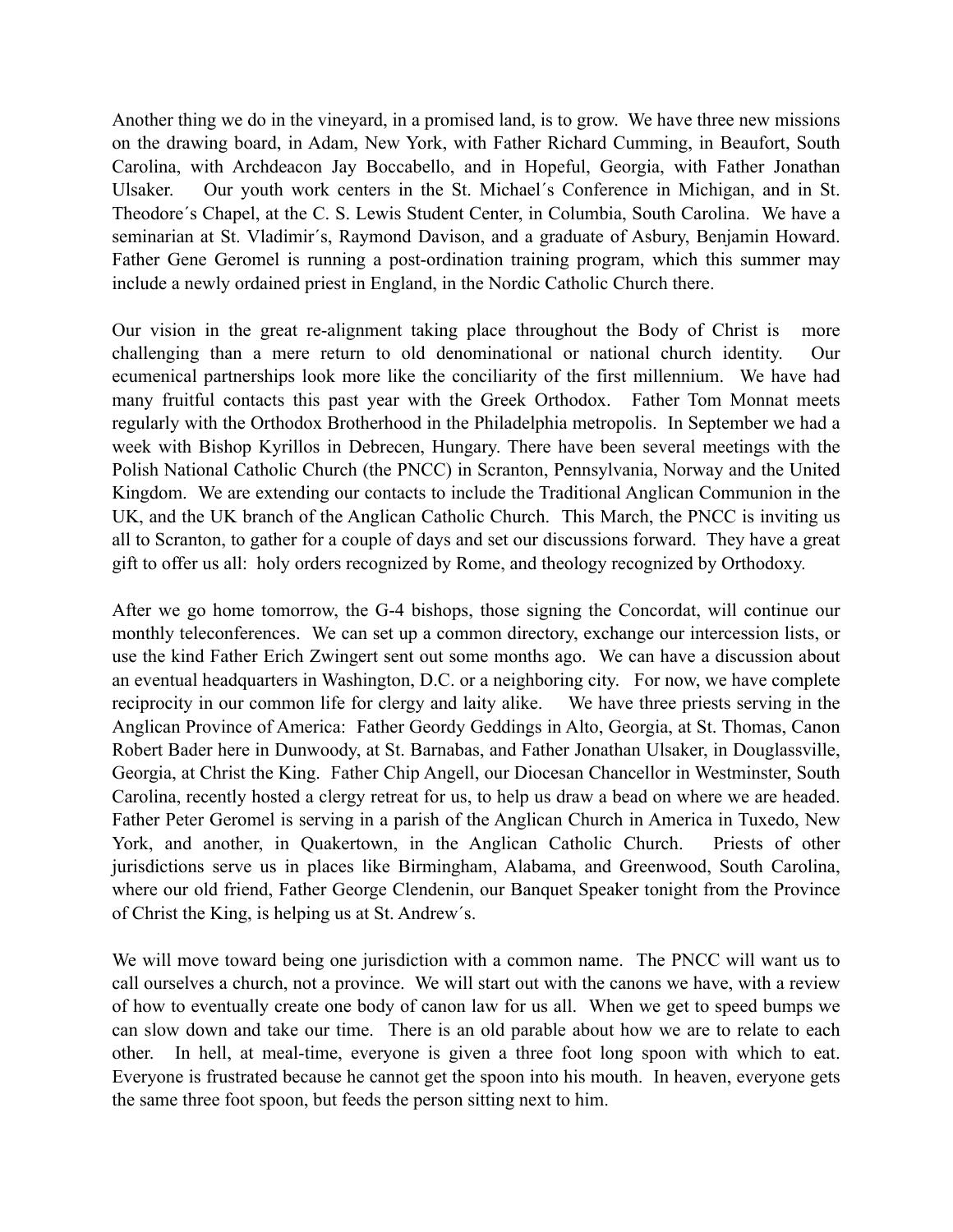All that has been said so far is about what we can do in our promised land. As for what we are *to be,* we have our Lord´s words, "Abide in me, and I in you. As the branch cannot bear fruit of itself, except it abide in the vine, no more can ye, except ye abide in me. I am the vine, ye are the branches. He that abideth in me, and I in him, the same bringeth forth much fruit."

Planting a vine requires preparation of the soil. Planting most crops requires ploughing. If we are draft horses, or mules pulling a plough to turn a furrow, we want to be able to say "there´s no slack in the harness," and, "there´s bite to the plough." What we are looking at here with the PNCC and the NCC and the Greek Orthodox and our own Joint Synods is complex, deepening, spreading, interconnecting root systems of tender young grape vines in a vineyard. In his new book, *The Church in the Making,* Nikolaus Loudovikos calls these root systems in the Kingdom *consubstantial.* They grow to co-inhere one another, through their common connection with the divine energies released by our Lord, in the Spirit. Or, to use the wonderful Greek phrase, the root systems, our charisms in the Body, are *perichoretic,* just as are the two natures of Christ, in His one Person, and as are the three Persons, in one God, co-indwelling one another.

Father Loudovikos asks the question, "What is the Church?" And using the brilliant theology of St. Maximus the Confessor (580-662) we do not settle on an answer that is merely institutional, or structural; we include these, and go beyond, as "a dynamic fact of participation in the mode of divine being…" a participation, a treasure, held in earthen vessels (2 Cor. 4: 7). We are *vessels in the making.* Maximus does not define the Church; he observes the way the Church is being constituted in Christ through the Spirit…*the Church in the making.* 

O. Henry explored the theme of a family in the making with his wonderful short story, G*ift of the Magi*, set in early twentieth century New York. Christmas is coming, and a young married couple, living in great simplicity, with very little money, prepare to buy gifts for each other. The husband has an inherited gold pocket watch, but no fob. The wife has beautiful long hair, which she sells, to buy a platinum fob chain for her husband´s watch. He sells his watch, to buy a set of ivory combs for his wife´s hair. We do not define this family in the making — we rejoice in the way it is constituted by consubstantial and priceless love.

This is a love that flows back and forth from bridegroom to bride. To use the lively Greek word, this love is perichoretic: it goes around, it dances around, in and through each person surrendered to it. It brings us into an unconfused union with one another, in Christ. It does not abolish our natural differences, but it joins us together without confusion, in Christ.

The Church is always to abide in her Lord, to reveal His priceless love. God always raises up saints to help His people face the challenges and crises before them. Before the terrible crisis of 1914, God raised up St. Seraphim of Sarov and St. John Vianney and St. Therese of Lisieux. Before WWII, he raised up Padre Pio and Dietrich Bonhoeffer and Alexander Solzhenitsyn and Edith Stein and many others. The love they reveal to us, as they pass ever more deeply into Christ´s life of sacrifice, is consubstantial with us. Their share in the eternal victory of our risen Lord is mediated to us in the Holy Spirit, so that we can live reciprocally with them, and with one another, in our various jurisdictions. As we abide more completely in Christ, our Vine, the Holy Spirit is tuning the static out of our lives, pruning us, and making us, in our fellowship, ever